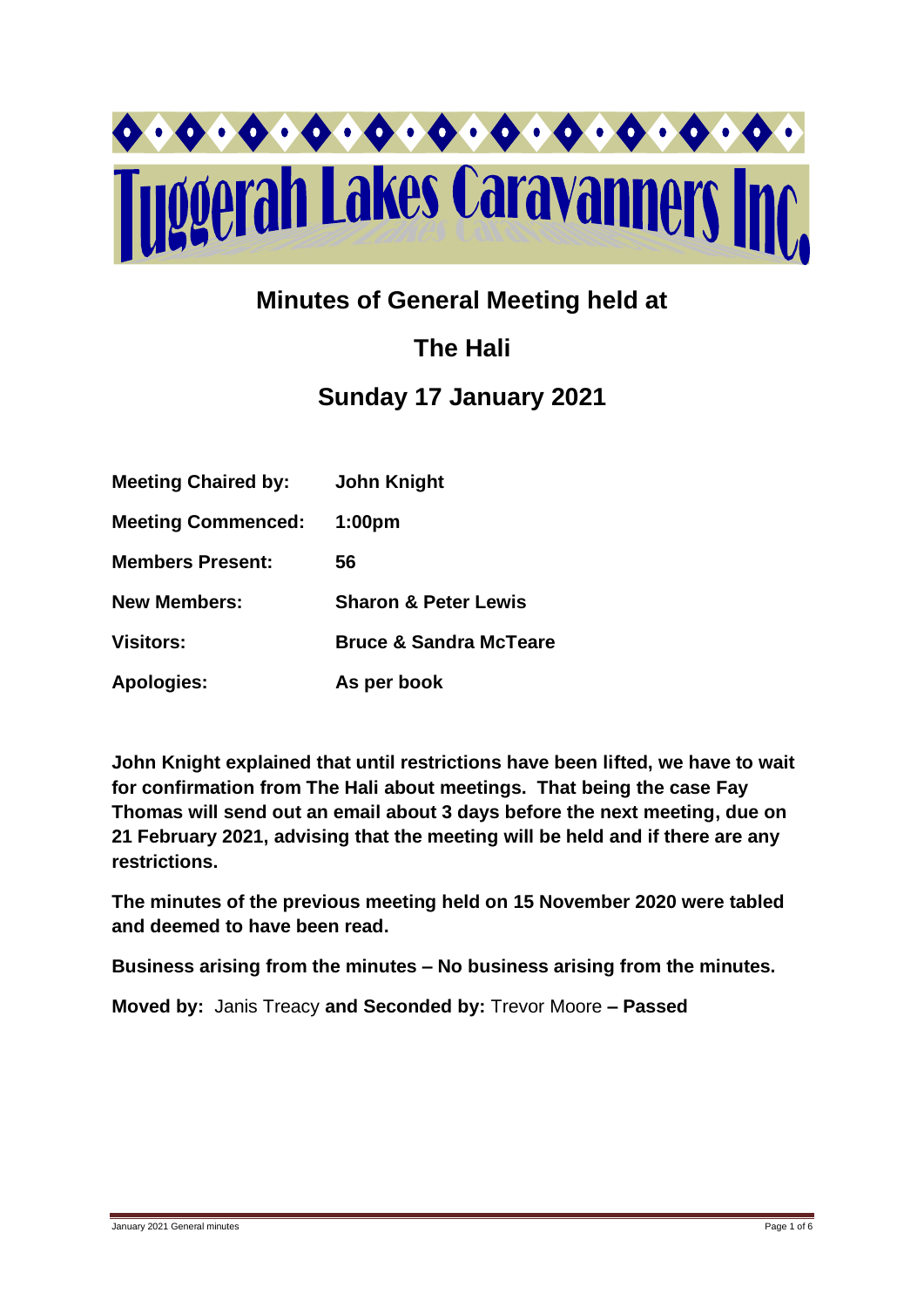**Correspondence In:** Nil

**Correspondence Out:** Invoice to Central Coast Caravans for advertising Invoice to All About Caravans for advertising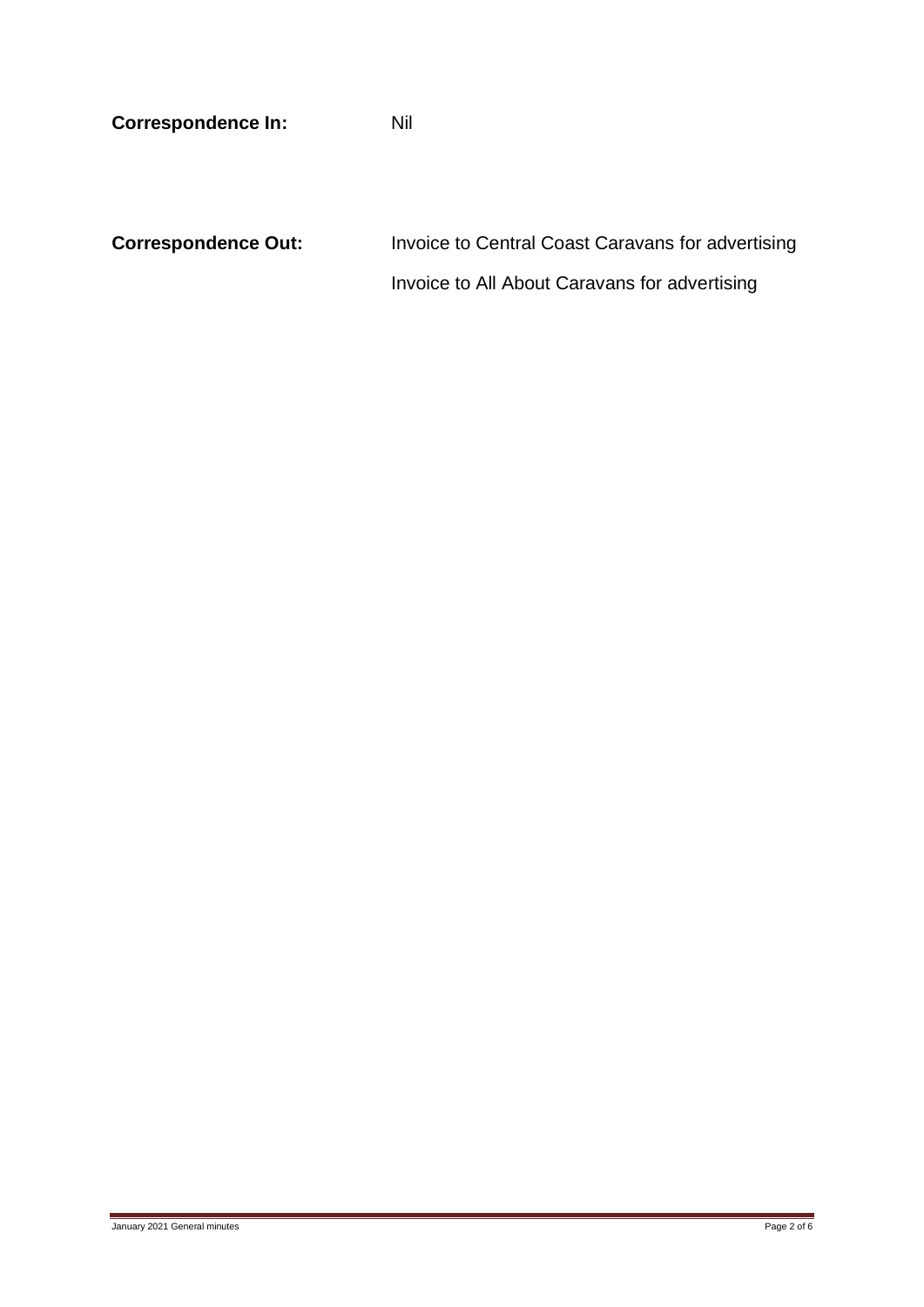## **Treasurer's Report**

Mike Collins thanked Lorraine Laney for her many years of dedicated service to TLC, not only were all the financial figures up to date, but she had prepared areas in advance for me. Lorraine Thank You.

| <b>TUGGERAH LAKES CARAVANNERS</b>                     |                     |            |         |          |
|-------------------------------------------------------|---------------------|------------|---------|----------|
| MONTHLY FINANCIAL STATEMENT FOR                       |                     | <b>NOV</b> | & DEC   | 2020     |
| Carried Forward: Bank Balance as at                   |                     | 31/10/20   |         | 6,367.36 |
| Plus Income                                           |                     |            |         |          |
| Raffles                                               |                     | 138.00     |         |          |
| Admin. Cost                                           |                     | 10.00      |         |          |
| Xmas Lunch                                            |                     | 850.00     |         |          |
|                                                       | <b>TOTAL INCOME</b> |            | 998.00  |          |
| Less Expenditure                                      |                     |            |         |          |
| Raffles                                               |                     | 100.00     |         |          |
| Admin. Cost                                           |                     | 155.65     |         |          |
| Mel Cp Lunch                                          |                     | 720.00     |         |          |
| Xmas Lunch                                            |                     | 2798.20    |         |          |
| <b>Social Events</b>                                  |                     | 514.82     |         |          |
|                                                       |                     |            | 4288.67 |          |
|                                                       |                     |            |         |          |
| Cash Book Closing Balance                             |                     |            |         | 3,076.69 |
|                                                       |                     |            |         |          |
| <b>Plus Unpresented Cheques</b>                       |                     |            |         |          |
|                                                       |                     |            | 0.00    |          |
|                                                       |                     |            |         |          |
| Balance as per Bank<br>Statement                      |                     |            |         | 3,076.69 |
|                                                       |                     |            |         |          |
| Statement and Reconciliation prepared by Mike Collins |                     |            |         |          |
|                                                       | Treasurer:          |            |         |          |
| President:                                            |                     |            |         |          |

**Moved by:** Mike Collins **Seconded by:** Jane Ryan that the treasurer's report be accepted **– PASSED**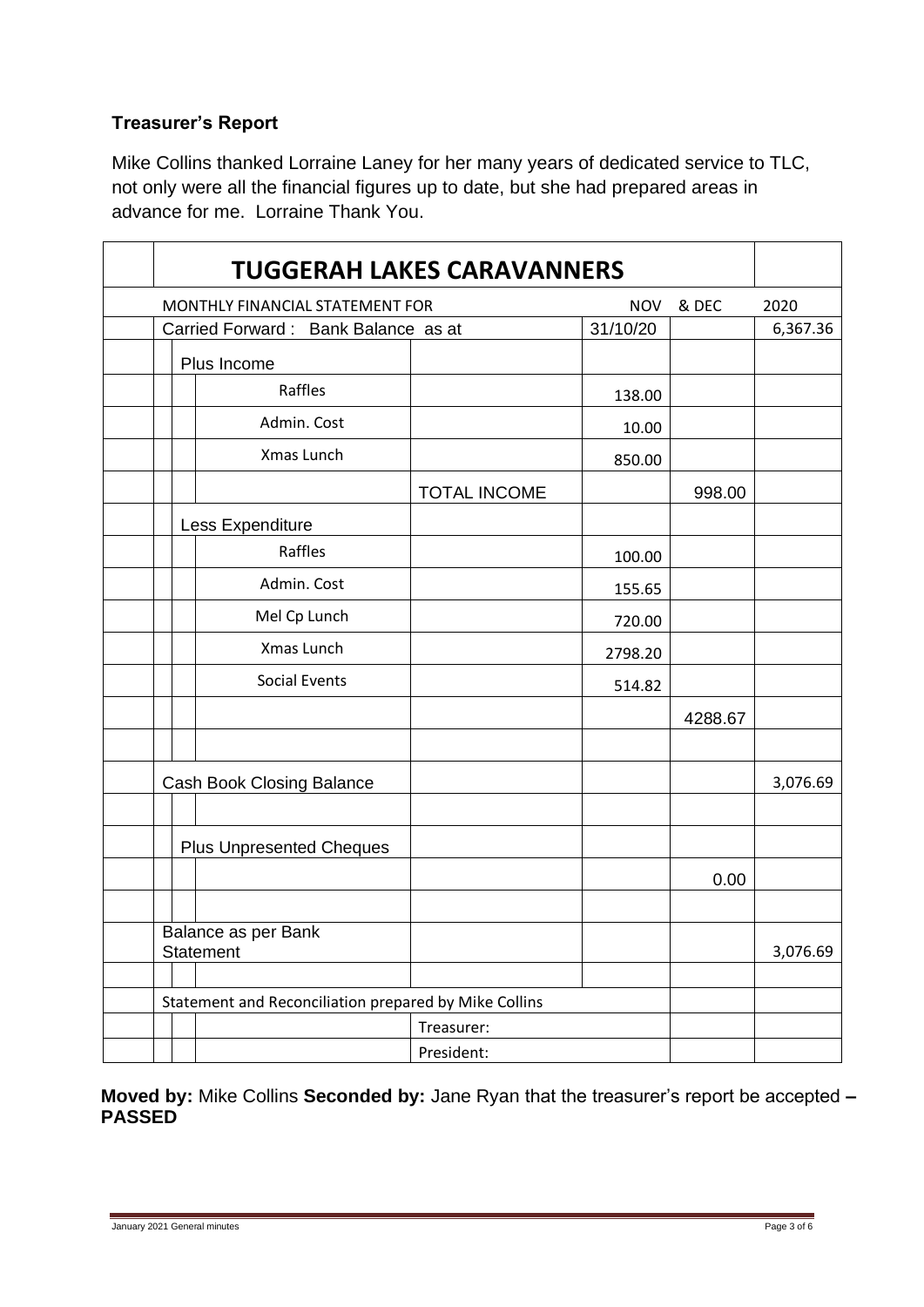## **Social Director's Report**

Helen and I trust you all had a lovely Christmas with family and friends and a happy New Year despite the lockdown with Covid, we are looking forward to the many runs and rallies we will have in 2021.

The rallies to date for 2021 are as follows:

March Rally at Reflections Urunga: 4<sup>th</sup> – 11<sup>th</sup> March – Theme is Black & White

Christmas in July: 22<sup>nd</sup> – 29<sup>th</sup> July at Happy Hallidays Hallidays Point. (Please book directly with park to receive your 15% discount. If you book on line you will not receive it.)

Melbourne Cup: 28<sup>th</sup> October – 4<sup>th</sup> November at Swansea Lakeside Caravan Park booking is under name of TLC.

These rallies are on the board with the numbers of the park to do your booking.

Runs so far put on by members are:

Great Lakes Tuncurry  $4<sup>th</sup> - 11<sup>th</sup>$  Feb the theme colour is hot pink

Bulahdelah 11<sup>th</sup> Feb – 18<sup>th</sup> Feb

See Coral Kane for information on these two runs

Barrington Camp  $15<sup>th</sup> - 19<sup>th</sup>$  March see Mike and Leonie for further info

Hartwood Camp Fire 22<sup>nd</sup> March – 4<sup>th</sup> April see Mike Collins

NRMA Dubbo  $19<sup>th</sup> - 27<sup>th</sup>$  April please contact Janis and Robert for further info

All this information is on rally/run sheets

As always if you're going, let Fay know so your name is added to sheet. If you cancel, please let Fay know so your name can be removed and the person who is running the event won't worry if you don't arrive.

Carole and Peter Olesen have advised that if any members would like to go out to their place from Saturday 23 January to 26 January to celebrate Australia Day you are most welcome. If you do decide to go please make sure you take your rubbish away with you as it is your responsibility.

Helen and I look forward to another wonderful year spending time with friends and enjoying this beautiful country.

Stay well and safe travels.

Janis and Helen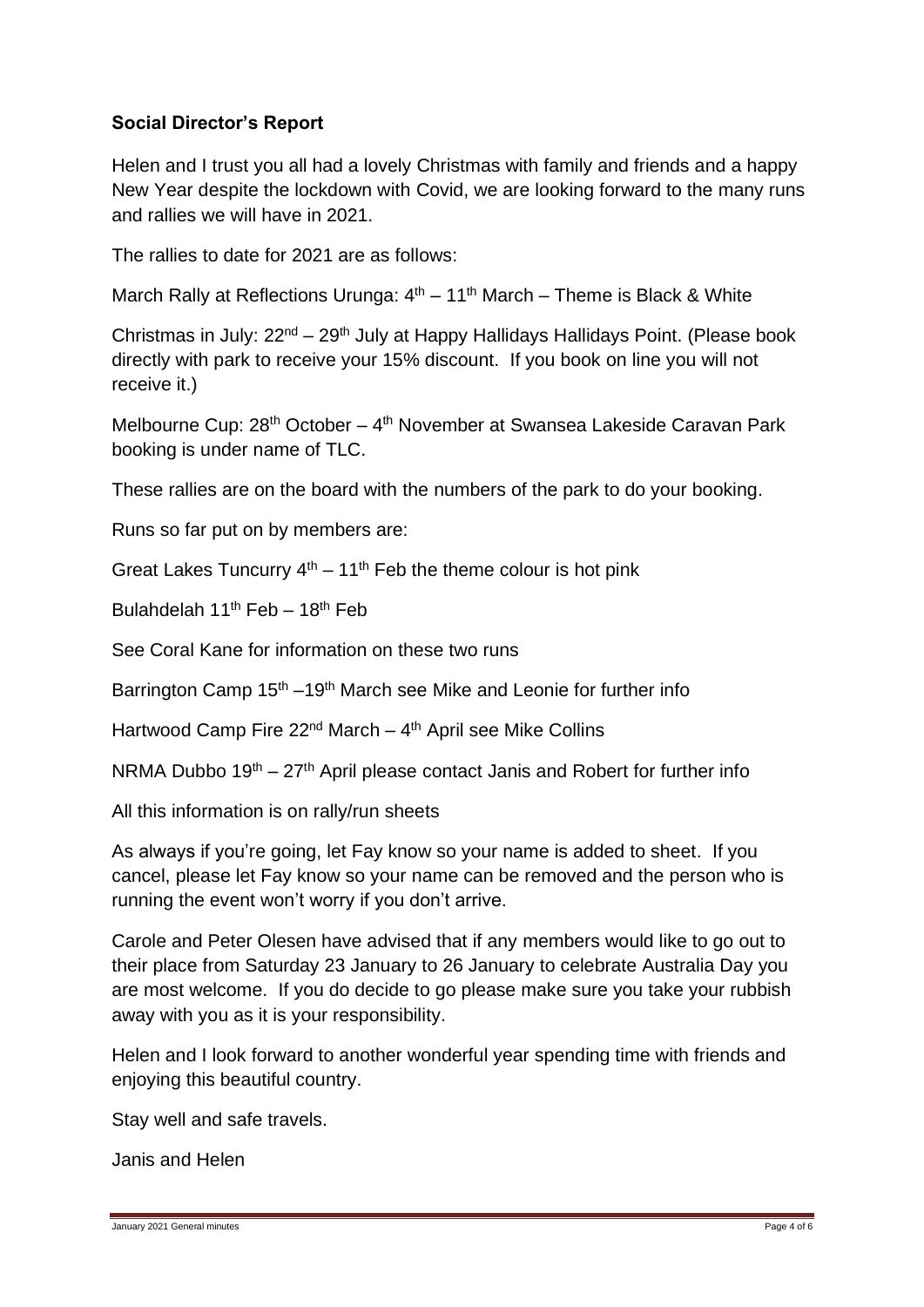### **UPCOMING RALLIES – 2021**

- 1. Big 4 Great Lakes Tuncurry: 4 11 February 2021 **Coral Kane**
- 2. Big 4 Bulahdelah: 11 18 February 2021 **Coral Kane**
- 3. Reflections Holiday Park Urunga: 4 11 March 2021 **Club Organised**
- 4. Barrington 4 Wheel Drive Tag-A-Long: 15 19 March 2021 **Mike Collins**
- 5. Hartwood Campfire: Gates open 22 March 2021, 2 4 April 2021 **Mike Collins**
- 6. NRMA Dubbo Holiday Park: 19 28 April 2021 **Janis Treacy**
- 7. Christmas in July 22nd 29th July at Happy Hallidays **Club Organised**
- 8. Reflections Holiday Park North Haven 6<sup>th</sup> 13<sup>th</sup> September 2021 **Fay & Rod Thomas**
- 9. Melbourne Cup 28<sup>th</sup> October 4<sup>th</sup> November at Swansea Lakeside Caravan Park booking is under name of TLC. – **Club Organised**
- 10.Belmont Lakeside 22 November 3 November **– Susan Edwards**

#### **Welfare Report –**

John Knight ask all members to stand for a minutes silence for Lyn Belshaw who passed away recently. Ron Belshaw wanted to thank all members for the lovely moment of respect that was shown for Lyn today. Our thoughts are with you Ron.

Richard Laney is going into John Hunter Hospital on Thursday for a back operation. We wish him a speedy recovery.

Merlene Crimmins has had a cancer removed from her face. We hope that it heals quickly for her.

Clarrie Stevens, a former member, has had skin cancer removed from his head. It seems that they may not have got it all and unfortunately it has spread to his bones and it has gone to his lungs. Our thoughts are with Clarrie.

Mac Henry has been in Mayo Hospital since Friday with cellulitis and is on an antibiotic drip but hopefully he will be going onto an oral antibiotic soon. Get well soon.